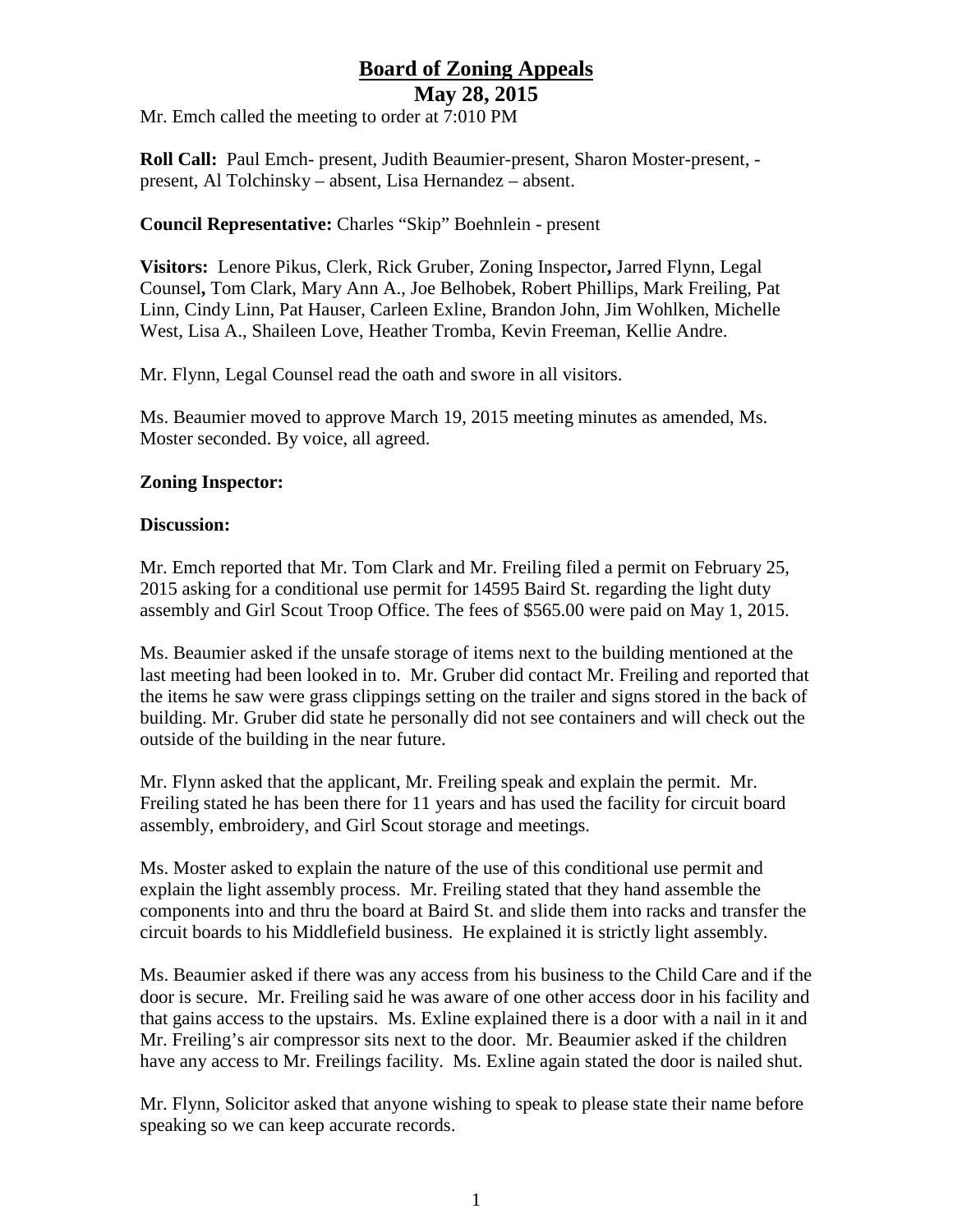Mr. Frieling went on to explain one third of the building is for light manufacturing, one third is used for Girlscout storage and prep work for Girlscout arts and crafts. Mr. Emch again asked if he does any type of soldering. Mr. Freiling replied that there is hand soldering for individual parts taking place with lead free and organic soldering materials. Ms. Moster asked how many employees work at the facility. Mr. Freiling mentioned it's mostly his wife and himself and the building itself can only hold about 6 to 8 people on a shift. Ms. Beaumier asked if he has a fan for ventilation and fire extinguisher for safety. Mr. Freiling replied that he does have ventilated air conditioning in the window and his own fire extinguisher.

Mr. Emch asked Mr. Gruber if he and the Fire Chief have been through the building. Mr. Gruber reported: That Fire Chief Lewis did look at the parking lot and facilities and and found no unsafe conditions.

Ms. Exline explained she is a licensed Childcare and the State of Ohio requires that there are no unsafe conditions for the children. She mentioned in the pictures you will see storage of signs, trailer and a broken basketball hoop.

Ms. Moster explained the BZA is here to decide whether to grant a conditional use permit to Mr. Frieling to continue light manufacturing assembly. Mr. Freiling mentioned that Rick Gruber came to the sight and zoning did not have an issue with a basketball hoop and the trailer which is used for the business.

Mr. Emch mentioned in a multi-tenant building the trailer issue and parking should be taken up with the owner, and there is no ordinance against trailers.

Ms. Moster asked how many emergency exits are in the building. Ms. Exline said there are 3 exits.

Mr. Flynn, Solicitor mentioned with a conditional use permit we can talk about safety, fire hazards and other pertinent items. Mr. Flynn read the Zoning Code 1151.02, standards for issuing a conditional use permit and mentioned that these are the parameters for a proposed conditional use.

Ms. Moster asked Mr. Freiling what permits he holds. Mr. Freiling mentioned all his permits are at his main facility in Middlefield.

Mr. Flynn mentioned a conditional use can have conditions.

Ms. Moster asked what his hours of operation are. Mr. Freiling responded the hours vary.

Ms. Beaumier asked when Mr. Freiling moved in to the building. Mr. Freiling responded 2005.

Ms. C. Lynn who has worked in the past for a compressor company in California. She explained that there a certain conditions for a portable compressor. Mr. Freiling explained he has a small Craftsman compressor with safety measures.

Ms. Moster made a motion to deny the variance. Motion failed for lack of second. Ms. Beaumier mentioned she would like to go through the items Mr. Flynn previously read. Mr. Emch asked Mr. Clark if he would like to comment. Mr. Clark said he did not plan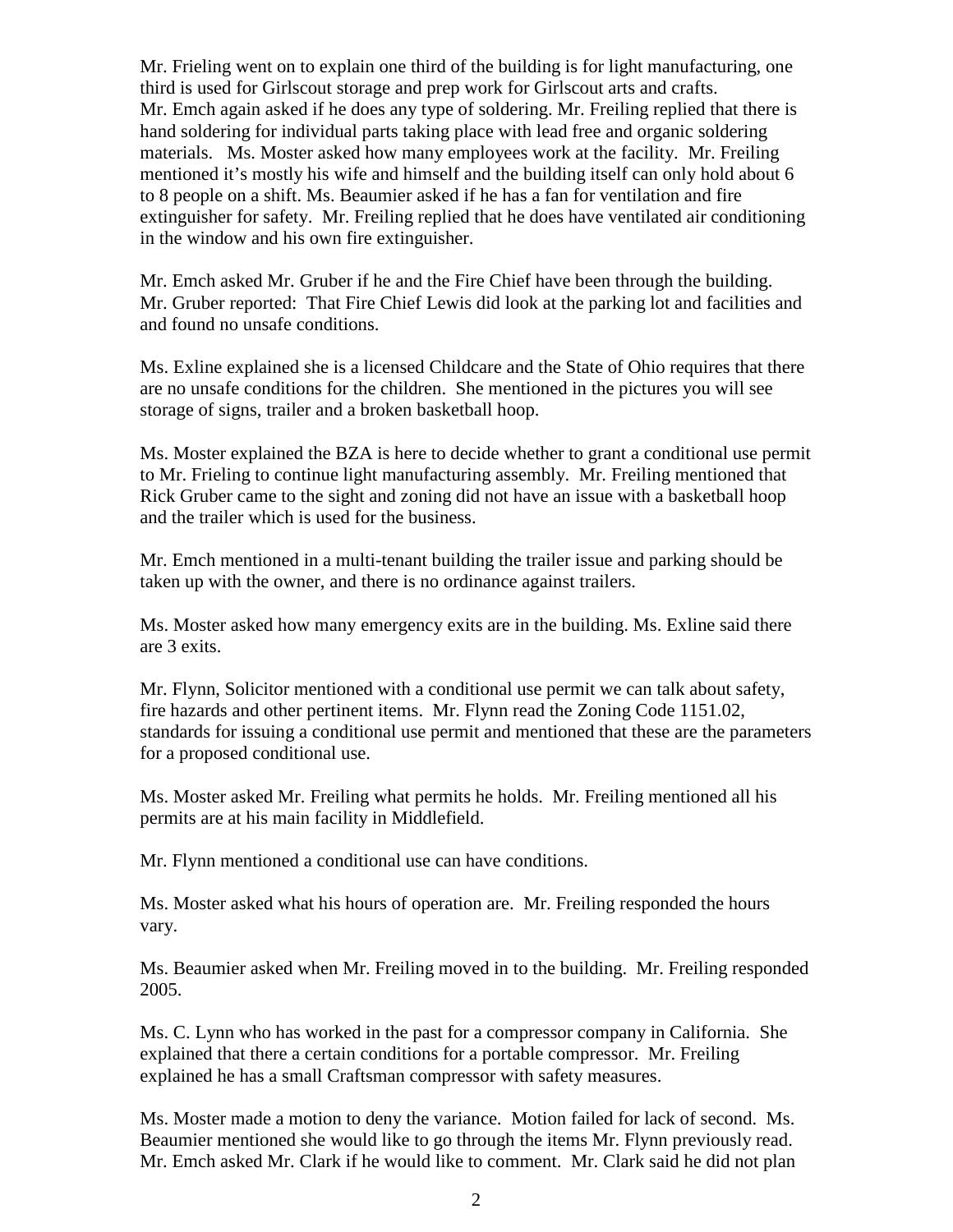on speaking. Mr. Emch mentioned he is the landlord and thought he should comment. Mr. Flynn swore Mr. Clark in at that time. Mr. Clark stated that both tenants have been there quite a few years and there has not been an issue until October of 2014. Being a landlord there has been a variety of issues over the years with his tenants.

Ms. Moster made a motion to deny the conditional use permit for Mr. Freiling at 14595 Baird St., because he does not meet the parameters mentioned in section 1115.02. Motion failed for lack of second.

Ms. Beumier stated he has had this business for ten years. Mr. Emch read section 1115.02. After discussion, Mr. Flynn suggested that the Board go into executive session to deliberate and discuss any questions or legal concerns regarding the conditional use permit.

Ms. Beaumier moved for the BZA Board to enter in to Executive Session at 7:40PM, Ms. Moster seconded. Roll Call: Mr. Emch – Yes, Ms. Moster – Yes, Ms. Beaumier - Yes

Ms. Beumier made a motion to end Executive Session at 8:07pm and continue the meeting. Ms. Moster seconded. By voice all agreed.

Mr. Emch mentioned to Mr. Clark as the owner he has responsibilities that he must address because he does have a Child Care facility as a tenant in his building. Mr. Emch mentioned the board would consider granting the conditional use permit with certain conditions.

Mr. Flynn mentioned the tenant must comply with these requirements or the conditional use may be revoked.

Mr. Emch made a motion to grant the conditional use permit for Mr. Freiling at 14595 Baird St., with the following conditions:

1. No unattended vehicles or idling vehicles within 10 feet of any entrance or exit of the building and may not be parked for more than 10 minutes, if there is a delivery for his business, Mr. Freiling may be within 10 feet during unloading and loading to his entrance only. 2. Any permits or licenses must be provided. 3. The owner and tenant must comply with any State or local laws regarding proximity to a Child Care/School. Ms. Moster seconded. Roll Call: Paul Emch – Yes, Sharon Moster – Yes, Judy Beaumier – Yes. Conditional use for Mr. Freiling at 14595 Baird St. was granted.

Mr. Emch reported that the next item on the agenda is a variance request for the Geauga County Fair Board for a new sign to replace the existing sign. Mr. Phillips was the representative for the Fair Board and explained the photos and drawings of the electronic sign. The existing sign is 23 ft. from the curb and the Board would like the new sign to be 18 feet from the curb. Mr. Phillips stated that the Fair is reaching 200 year celebration for holding a continuous Fair and the Fair is trying to update the grounds. He also added some facts that the Fair Board works on approximately \$120,000 budget and the Grandstands was built in 1953. The old sign will be placed in a building at the Fairgrounds. Ms. Beaumier asked if there was a time limit how long the sign could be illuminated. Mr. Phillips stated they could turn the sign on and off without any trouble.

Mr. Emch asked if there were any other comments. Mr. Belhovek at 14362 N. Cheshire, which is located across from the Fairgrounds mentioned that the sign presented was not